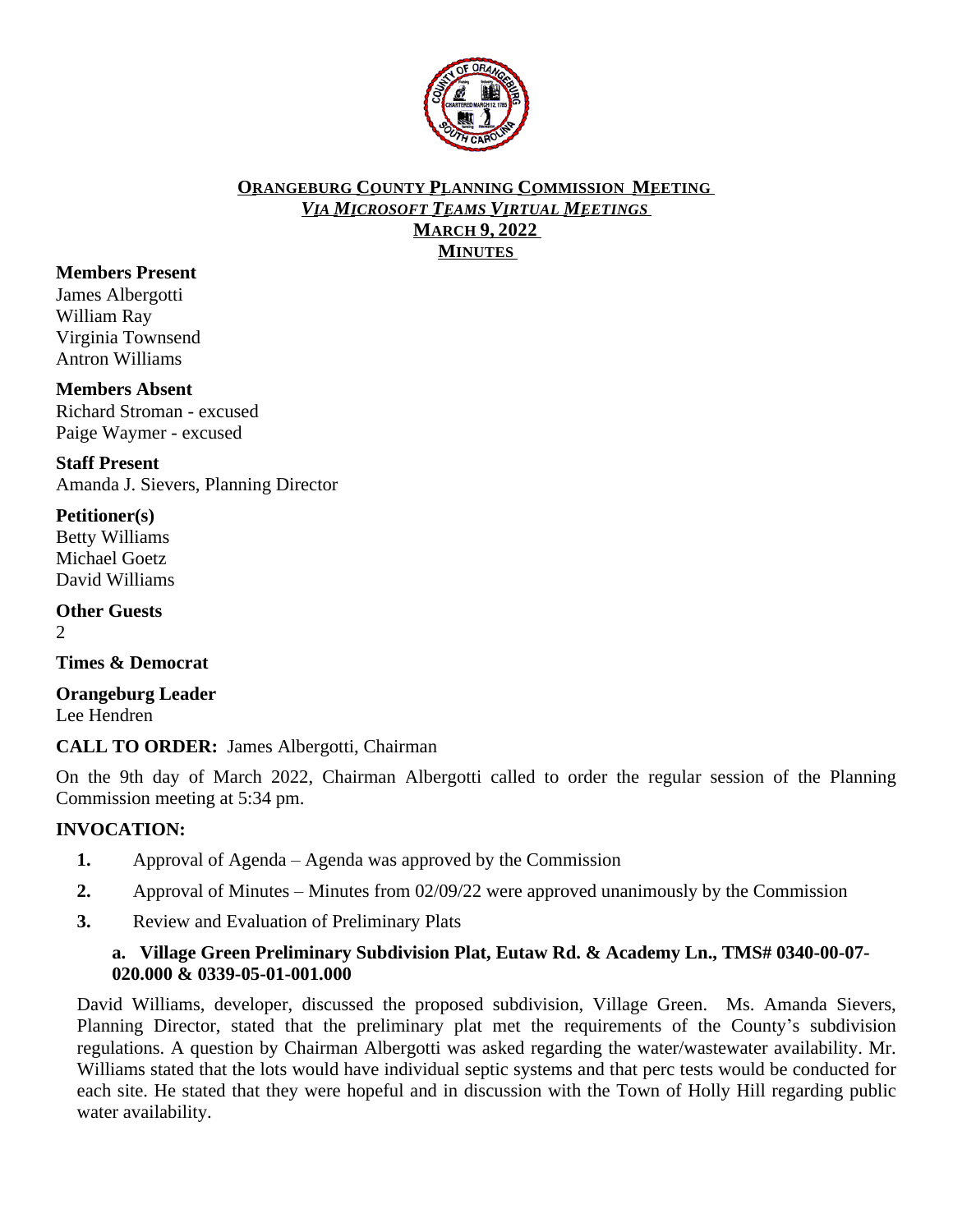With no further comments or questions, Chairman Albergotti called for a motion for the approval of the preliminary subdivision plat for TMS# 0340-00-07-020.00 & 0339-05-01-001.000, Eutaw Rd./Academy Ln., Village Green Subdivision.

A motion was made by Mr. Antron Williams to approve the preliminary plat, and it was seconded by Ms. Virginia Townsend. *The Planning Commission voted unanimously to approve the preliminary subdivision plat for Village Green Subdivision, Eutaw Rd/Academy Ln, TMS# 0340-00-07-020.000 & 0339-05-01- 001.000.*

- **4.** Road Name Request a. None
- **5.** New Business

Chairman Albergotti explained the public hearing procedures for new business agenda items.

**1. The consideration of a request from Betty Williams to rezone property at 203 Third Street TMS# 0347-12-03-002.000, Eutawville, SC 29048 from "RG (Residential General) district" to "RC (Rural Community) district" for the purpose of allowing a second manufactured double-wide residence.**

a. Public Hearing

Chairman Albergotti called on Ms. Amanda Sievers, Planning Director to provide a staff report on the request. Ms. Sievers reviewed the staff report with the Commission.

Chairman Albergotti opened the floor for public comments. Ms. Betty Williams, applicant, discussed her request and asked the Commission to please consider approval.

There were no further comments in support or against the rezoning request, and the public hearing was closed.

Chairman Albergotti called for discussion among the Commission. The members agreed that the request would be acceptable and met the growth and development trends for the area.

Chairman Albergotti called for a motion for the recommendation of the rezoning request for 203 Third Street TMS# 0347-12-03-002.000, Eutawville, SC 29048 from "RG (Residential General) district" to "RC (Rural Community) district." A motion was made by Mr. Williams to recommend approval of the request, and it was seconded by Mr. William Ray.

*The Planning Commission voted unanimously (4-0) to recommend the approval of the rezoning request for 203 Third Street TMS# 0347-12-03-002.000, Eutawville, SC 29048 from "RG (Residential General) district" to "RC (Rural Community) district" for the purpose of allowing a second manufactured double-wide residence.*

Chairman Albergotti stated that the recommendation to approve the request will be sent to County Council for their consideration.

## **6.** Old Business

a. None

**7.** Public Comments

None